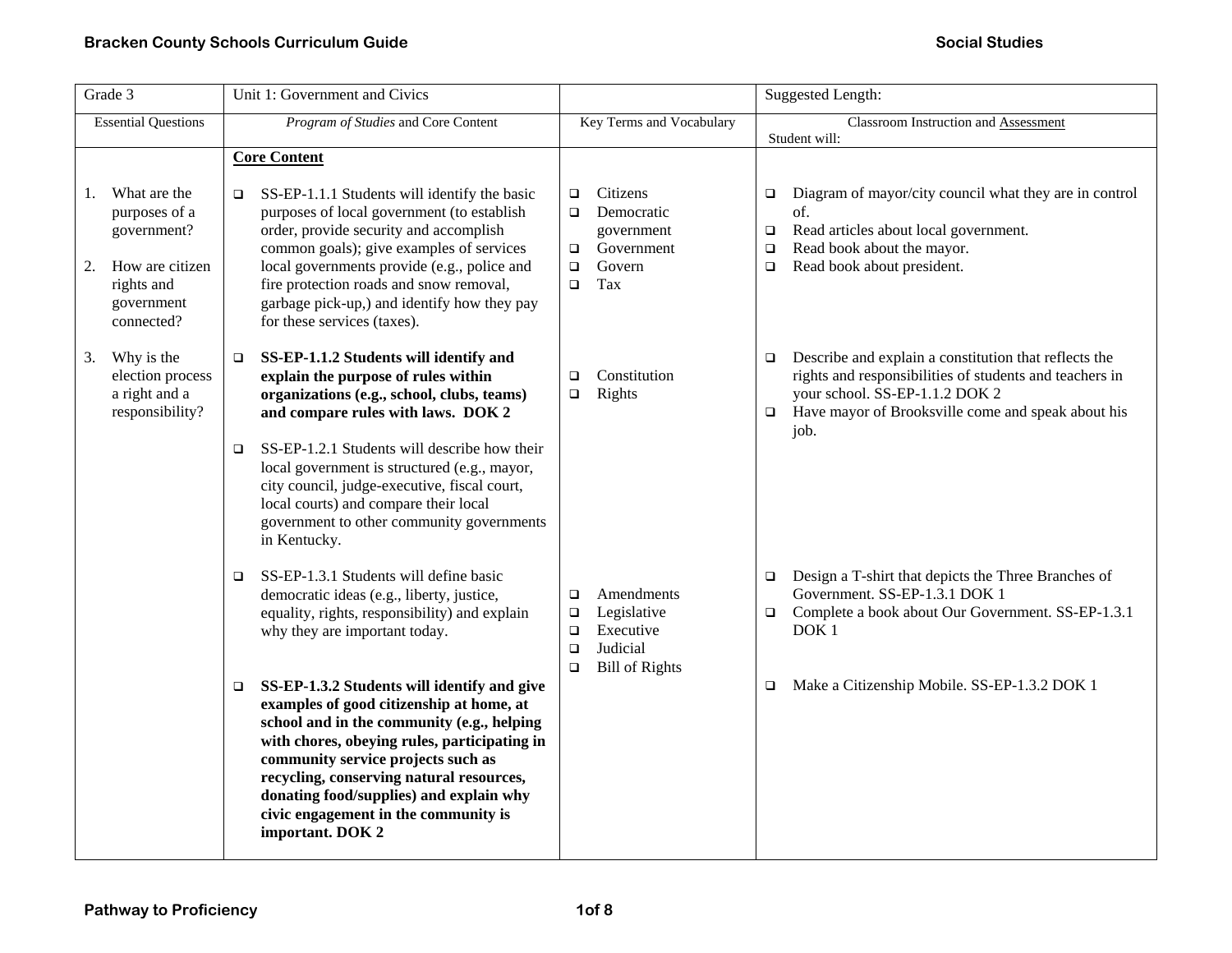| Grade 3                    | Unit 1: Government and Civics                                                                                                                   |                          | <b>Suggested Length:</b>                                                                                                                                                                                                                                                                                                               |
|----------------------------|-------------------------------------------------------------------------------------------------------------------------------------------------|--------------------------|----------------------------------------------------------------------------------------------------------------------------------------------------------------------------------------------------------------------------------------------------------------------------------------------------------------------------------------|
| <b>Essential Questions</b> | Program of Studies and Core Content                                                                                                             | Key Terms and Vocabulary | <b>Classroom Instruction and Assessment</b><br>Student will:                                                                                                                                                                                                                                                                           |
|                            | <b>Program of Studies</b><br>GC3 Begin to understand the basic purpose<br>of government and how citizen participation<br>can affect government. | Election process<br>❏    | Demonstrate knowledge of terms by playing "on the<br>o.<br>Campaign Trail". GC3 DOK 1<br>Create a time-line showing stages involved with a<br>O.<br>presidential election. GC 3 DOK 2<br>On-Demand: Students will write a letter to the party of<br>□<br>their choice to learn more about that political party<br>(rubric). GC 3 DOK 2 |

| Grade 3                                                                                                                   | Unit 2: US History and Its Culture                                                                                                                                                                                                                                                                                                                 |                                                                                                               | <b>Suggested Length:</b>                                                                                                                                                                                                                                                                                                                                                                        |
|---------------------------------------------------------------------------------------------------------------------------|----------------------------------------------------------------------------------------------------------------------------------------------------------------------------------------------------------------------------------------------------------------------------------------------------------------------------------------------------|---------------------------------------------------------------------------------------------------------------|-------------------------------------------------------------------------------------------------------------------------------------------------------------------------------------------------------------------------------------------------------------------------------------------------------------------------------------------------------------------------------------------------|
| <b>Essential Questions</b>                                                                                                | Program of Studies and Core Content                                                                                                                                                                                                                                                                                                                | Key Terms and Vocabulary                                                                                      | Classroom Instruction and Assessment<br>Student will:                                                                                                                                                                                                                                                                                                                                           |
|                                                                                                                           | <b>Core Content</b>                                                                                                                                                                                                                                                                                                                                |                                                                                                               |                                                                                                                                                                                                                                                                                                                                                                                                 |
| What elements<br>make up a<br>society's<br>culture?<br>2.<br>How do<br>historical events<br>effect and<br>change society? | SS-EP-2.1.1 Students will describe cultural<br>$\Box$<br>elements (e.g., beliefs, traditions,<br>languages, skills, literature, the arts). DOK<br>SS-EP-2.2.1 Students will identify social<br>$\Box$<br>institutions (government, economy,                                                                                                        | Culture<br>$\Box$<br><b>Beliefs</b><br>$\Box$<br>Customs<br>$\Box$<br>Tradition<br>$\Box$<br>Institution<br>▫ | Compare and contrast present day society to society a<br>□<br>hundred years ago. SS-EP-2.1.1 DOK 2<br>Research an Indian Tribe. (tell about foods, homes,<br>$\Box$<br>clothes, cultural elements) SS-EP-2.1.1 DOK 3<br>Compare and Contrast the life of the Pilgrims to present<br>$\Box$<br>day or to the Indians. SS-EP-2.1.1 DOK 2<br>Complete packet on North American Indian Tribes.<br>□ |
|                                                                                                                           | education, religion, family) and explain how<br>they help the community.                                                                                                                                                                                                                                                                           |                                                                                                               |                                                                                                                                                                                                                                                                                                                                                                                                 |
|                                                                                                                           | SS-EP-2.3.1 Students will describe various<br>□<br>forms of interactions (compromise,<br>cooperation, conflict, competition) that<br>occur between individuals/ groups at home<br>and at school. DOK 2<br>SS-EP-2.3.2 Students will identify<br>❏<br>appropriate conflict resolution strategies (e.g.,<br>compromise, cooperation, communication). | Society<br>□<br>Unique<br>$\Box$<br>Compromise<br>$\Box$<br>Prejudice<br>$\Box$<br>Stereotype<br>$\Box$       | Visit to Rankin house. SS-EP-2.3.1 DOK 1<br>□<br>Scheduled Speaker to come and talk about Underground<br>□<br>Railroad connected to this area. SS-EP-2.3.1 DOK 1<br>Books to Use: Allen Jay and the Underground Railroad;<br>□<br>Sweet Clare and the Freedom Quilt; Follow the<br>Drinking Gourd; Hidden in Plain View; Who is Harriett<br>Tubman. SS-EP-2.3.1 DOK 1                           |
|                                                                                                                           |                                                                                                                                                                                                                                                                                                                                                    | Primary source<br>□<br>Secondary source<br>$\Box$                                                             | View the movie "April Morning" and do an open<br>□<br>response. SS-EP-5.1.1 DOK 2                                                                                                                                                                                                                                                                                                               |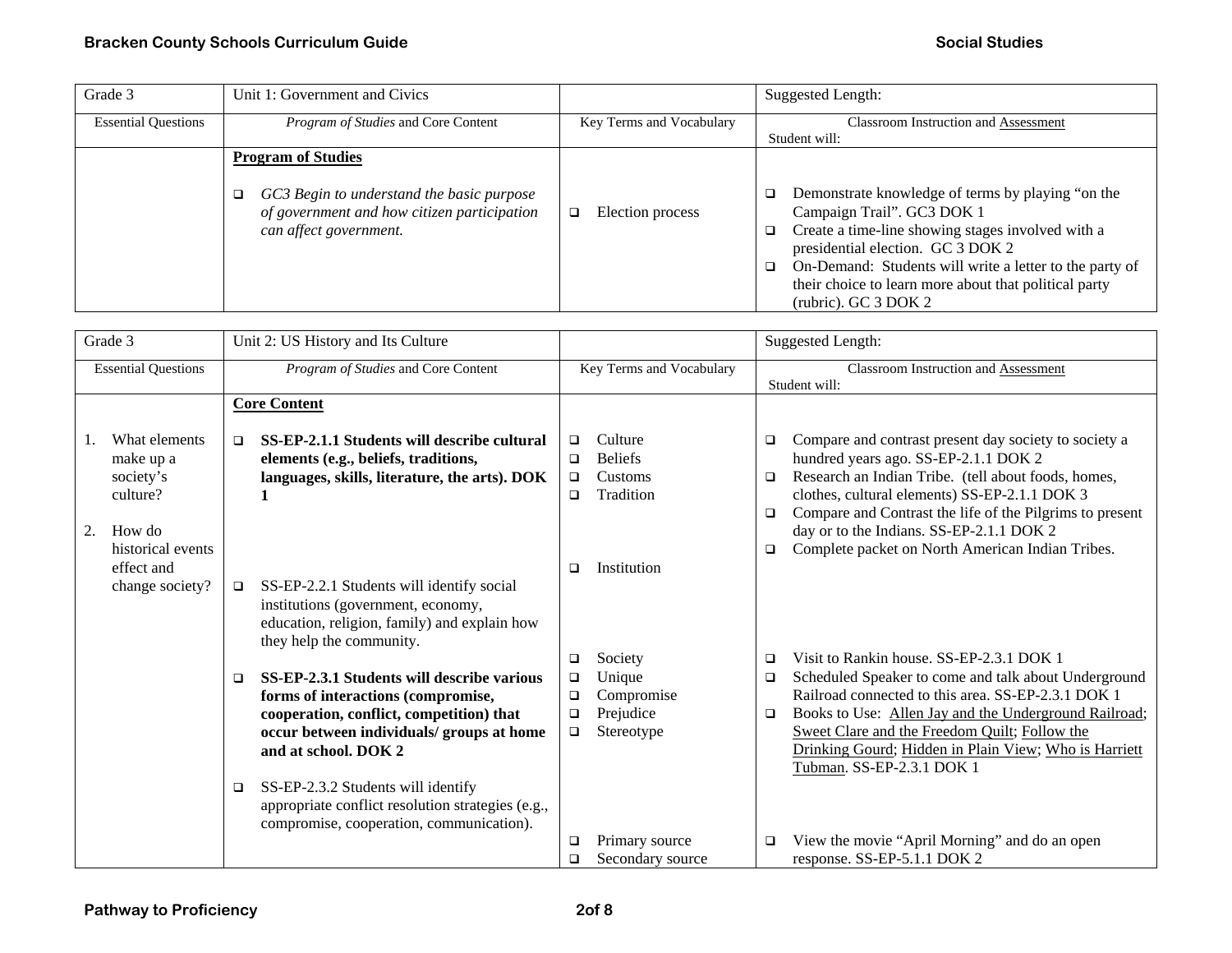| Grade 3                    | Unit 2: US History and Its Culture                                                                                                                                                                                                                                                                                                                                                                                                                                          |                                                                                                                     | Suggested Length:                                                                                                                                                                                                                                                                                                                                   |
|----------------------------|-----------------------------------------------------------------------------------------------------------------------------------------------------------------------------------------------------------------------------------------------------------------------------------------------------------------------------------------------------------------------------------------------------------------------------------------------------------------------------|---------------------------------------------------------------------------------------------------------------------|-----------------------------------------------------------------------------------------------------------------------------------------------------------------------------------------------------------------------------------------------------------------------------------------------------------------------------------------------------|
| <b>Essential Questions</b> | Program of Studies and Core Content                                                                                                                                                                                                                                                                                                                                                                                                                                         | Key Terms and Vocabulary                                                                                            | Classroom Instruction and Assessment<br>Student will:                                                                                                                                                                                                                                                                                               |
|                            | SS-EP-5.1.1 Students will use a variety of<br>$\Box$<br>primary and secondary sources (e.g., artifacts,<br>diaries, timelines) to interpret the past.                                                                                                                                                                                                                                                                                                                       | Motto<br>$\Box$<br>Patriotic<br>$\Box$                                                                              | Perform short skit on an American historical figure. SS-<br>$\Box$<br>EP-5.2.1 DOK 2                                                                                                                                                                                                                                                                |
|                            | SS-EP-5.2.1 Students will identify<br>$\Box$<br>significant patriotic and historical songs,<br>symbols, monuments/landmarks (e.g., The<br><b>Star-Spangled Banner, the Underground</b><br>Railroad, the Statue of Liberty) and<br>patriotic holidays (e.g., Veteran's Day,<br>Martin Luther King's birthday, Fourth of<br>July) and explain their historical<br>significance. DOK 2                                                                                         | Slogan<br>$\Box$<br>Immigration<br>□<br>Immigrant<br>$\Box$                                                         | Discuss the holidays and create a booklet about them.<br>$\Box$                                                                                                                                                                                                                                                                                     |
|                            | SS-EP-5.2.2 Students will identify and<br>□<br>compare the early cultures of diverse<br>groups of Native Americans (e.g.,<br>Northwest, Southwest, Plains, Eastern<br>Woodlands) and explain why they settled<br>in what is now the United States. DOK 2                                                                                                                                                                                                                    | Indigenous<br>$\Box$<br>Tax<br>$\Box$<br>Colonial<br>$\Box$<br>Era<br>$\Box$<br>Barter<br>$\Box$<br>Innovation<br>□ | Chart Christopher Columbus' route to the new world.<br>$\Box$                                                                                                                                                                                                                                                                                       |
|                            | SS-EP-5.2.3 Students will describe change<br>□<br>over time in communication, technology,<br>transportation and education in the<br>community.<br><b>Program of Studies</b>                                                                                                                                                                                                                                                                                                 |                                                                                                                     | SS-EP-5.2.3 DOK 1<br>Create an ongoing history time line as a group that will<br>$\Box$<br>be displayed in the classroom. SS-EP-5.2.3 DOK 1<br>Create a time line of Christopher Columbus and his<br>$\Box$<br>voyage. SS-EP-5.2.3 DOK 1<br>Take a field trip to Old Washington and receive log<br>$\Box$<br>cabin learning book. SS-EP-5.2.3 DOK 1 |
|                            | H4 Describe and illustrate historical concepts<br>o.<br>or events through symbols, slogans, songs.<br>CS4 Understand how human needs are met<br>▫<br>through social groups and institutions.<br>CS5 Examine concepts of stereotyping,<br>o.<br>prejudice, and discrimination.<br>$\Box$ H3 Differentiate among fact, fiction, and<br>opinion in relating historical events<br>H5 Understand simple historical time lines<br>o.<br>and use primary and secondary sources and |                                                                                                                     |                                                                                                                                                                                                                                                                                                                                                     |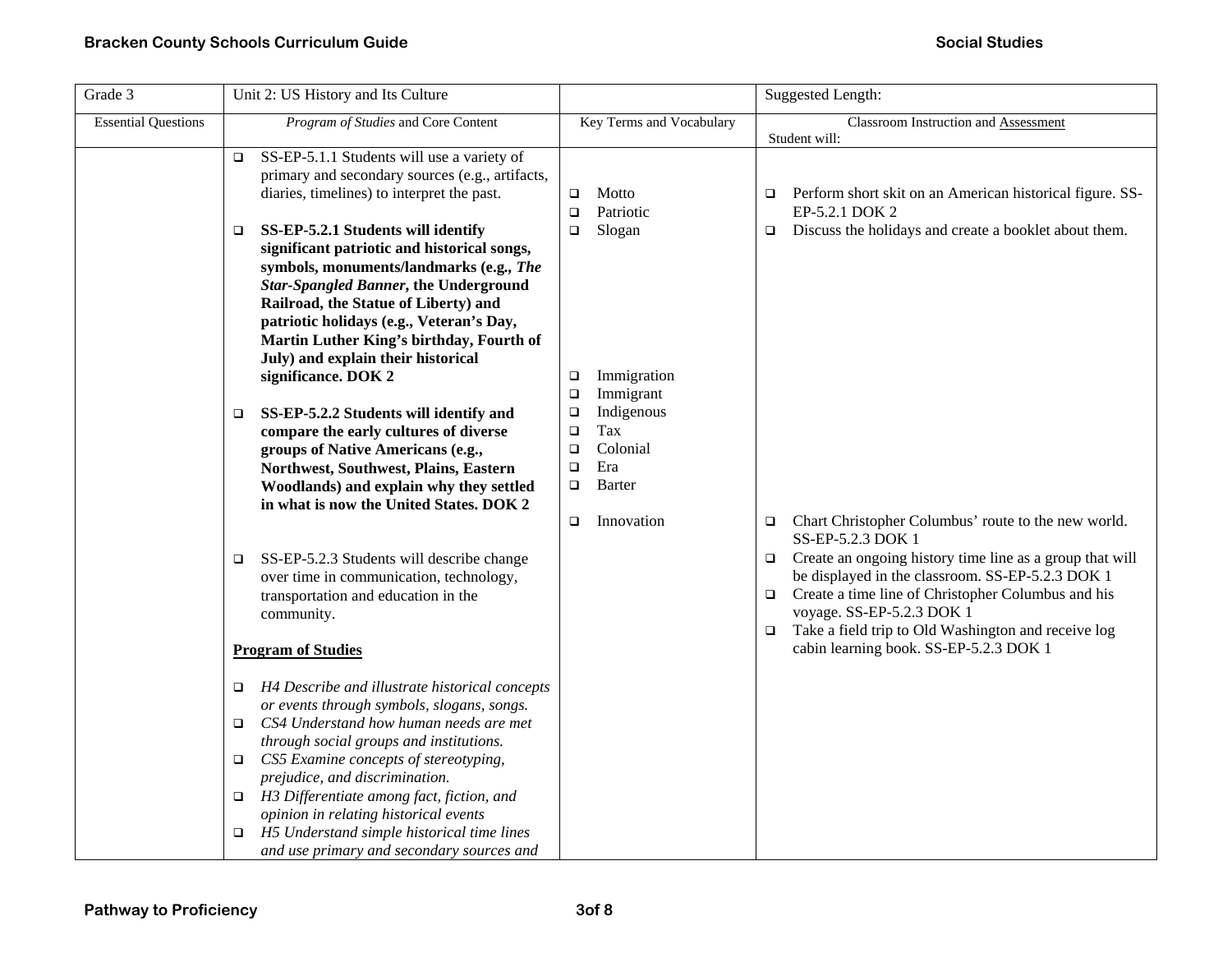| Grade 3                    | Unit 2: US History and Its Culture         |                          | Suggested Length:                    |
|----------------------------|--------------------------------------------|--------------------------|--------------------------------------|
| <b>Essential Questions</b> | <i>Program of Studies</i> and Core Content | Key Terms and Vocabulary | Classroom Instruction and Assessment |
|                            |                                            |                          | Student will:                        |
|                            | artifacts to examine the past.             |                          |                                      |
|                            | H2 Understand how and why (cause-and-      |                          |                                      |
|                            | effect) events occurred in the community,  |                          |                                      |
|                            | state, or nation.                          |                          |                                      |

|    | Grade 3                                                                                                    |        | Unit 3: Economics                                                                                                                                                                                                              | Suggested Length:                              |                                                                                        |                            |                                                                                                                                                                                                                                                                                                  |
|----|------------------------------------------------------------------------------------------------------------|--------|--------------------------------------------------------------------------------------------------------------------------------------------------------------------------------------------------------------------------------|------------------------------------------------|----------------------------------------------------------------------------------------|----------------------------|--------------------------------------------------------------------------------------------------------------------------------------------------------------------------------------------------------------------------------------------------------------------------------------------------|
|    | <b>Essential Questions</b>                                                                                 |        | Program of Studies and Core Content                                                                                                                                                                                            | Key Terms and Vocabulary                       |                                                                                        |                            | Classroom Instruction and Assessment<br>Student will:                                                                                                                                                                                                                                            |
|    |                                                                                                            |        | <b>Core Content</b>                                                                                                                                                                                                            |                                                |                                                                                        |                            |                                                                                                                                                                                                                                                                                                  |
|    | What are the<br>fundamental<br>economic<br>concepts?                                                       | ▫      | SS-EP-3.1.1 Students will define basic<br>economic terms related to scarcity (e.g.,<br>opportunity cost, wants and needs, limited<br>productive resources-natural, human,<br>capital) and explain that scarcity requires       | $\Box$<br>$\Box$<br>$\Box$<br>$\Box$<br>$\Box$ | Natural resource<br>Human resource<br>Capital resource<br>Scarcity<br>Opportunity cost | $\Box$<br>$\Box$<br>$\Box$ | Students will do an activity where they take care of a<br>household expensive for a week. SS-EP-3.1.1 DOK 1<br>Read the book: Ice Cream Cone Around the World. SS-<br>EP-3.1.1 DOK 1<br>Read the book The Quilt Story. SS-EP-3.1.1 DOK 1                                                         |
| 2. | How does the<br>different role of<br>family, workers,<br>banks and<br>businesses<br>affect the<br>economy? |        | people to make economic choices and incur<br>opportunity costs. DOK 2                                                                                                                                                          | $\Box$<br>$\Box$<br>$\Box$<br>$\Box$<br>$\Box$ | Goods<br>Consumer<br>Demand<br>Supply<br>Wants                                         |                            |                                                                                                                                                                                                                                                                                                  |
| 3. | Why do<br>consumers'<br>wants influence<br>the production<br>and                                           | $\Box$ | SS-EP-3.2.1 Students will identify and give<br>examples of economic institutions (banks)<br>and explain how they help people deal with<br>the problem of scarcity (e.g., loan money,<br>save money) in today's market economy. | $\Box$<br>$\Box$<br>$\Box$<br>$\Box$           | System<br>Savings<br>Produce<br>Producer                                               | $\Box$<br>$\Box$<br>$\Box$ | Take a trip to First National Bank. SS-EP-3.2.1<br>Students will be doing a checking writing activity called<br>"Checking it Out." SS-EP-3.2.1<br>To spend and save activity. SS-EP-3.2.1                                                                                                        |
|    | consumption of<br>goods and<br>services?                                                                   | $\Box$ | SS-EP-3.3.1 Students will define basic<br>economic terms related to markets (e.g.,<br>market economy, markets, wants and<br>needs, goods and services, profit,                                                                 | $\Box$<br>□<br>□<br>$\Box$                     | <b>Barter</b><br>Market<br>Profit<br>Available                                         | $\Box$<br>$\Box$           | View video on the difference between wants and needs.<br>SS-EP-3.31 DOK 1<br>Students will shop with their money that they have<br>earned to make a quilt. SS-EP-3.3.1 DOK 1                                                                                                                     |
| 4. | What skills are<br>necessary in<br>order to make<br>informed<br>economic<br>decisions?                     |        | consumer, producer, supply and demand,<br>barter, money, trade, advertising). DOK 2                                                                                                                                            | $\Box$<br>$\Box$                               | Economics<br>Free enterprise                                                           | $\Box$<br>$\Box$<br>□      | Students will try to figure out which pet will be the<br>cheapest to take care of. SS-EP-3.3.1 DOK 1<br>More for your money - Students will decide which trip<br>they will get more for their money from. SS-EP-3.3.1<br>DOK <sub>1</sub><br>Read the story "Why Money was Invented" SS-EP-3.3.1 |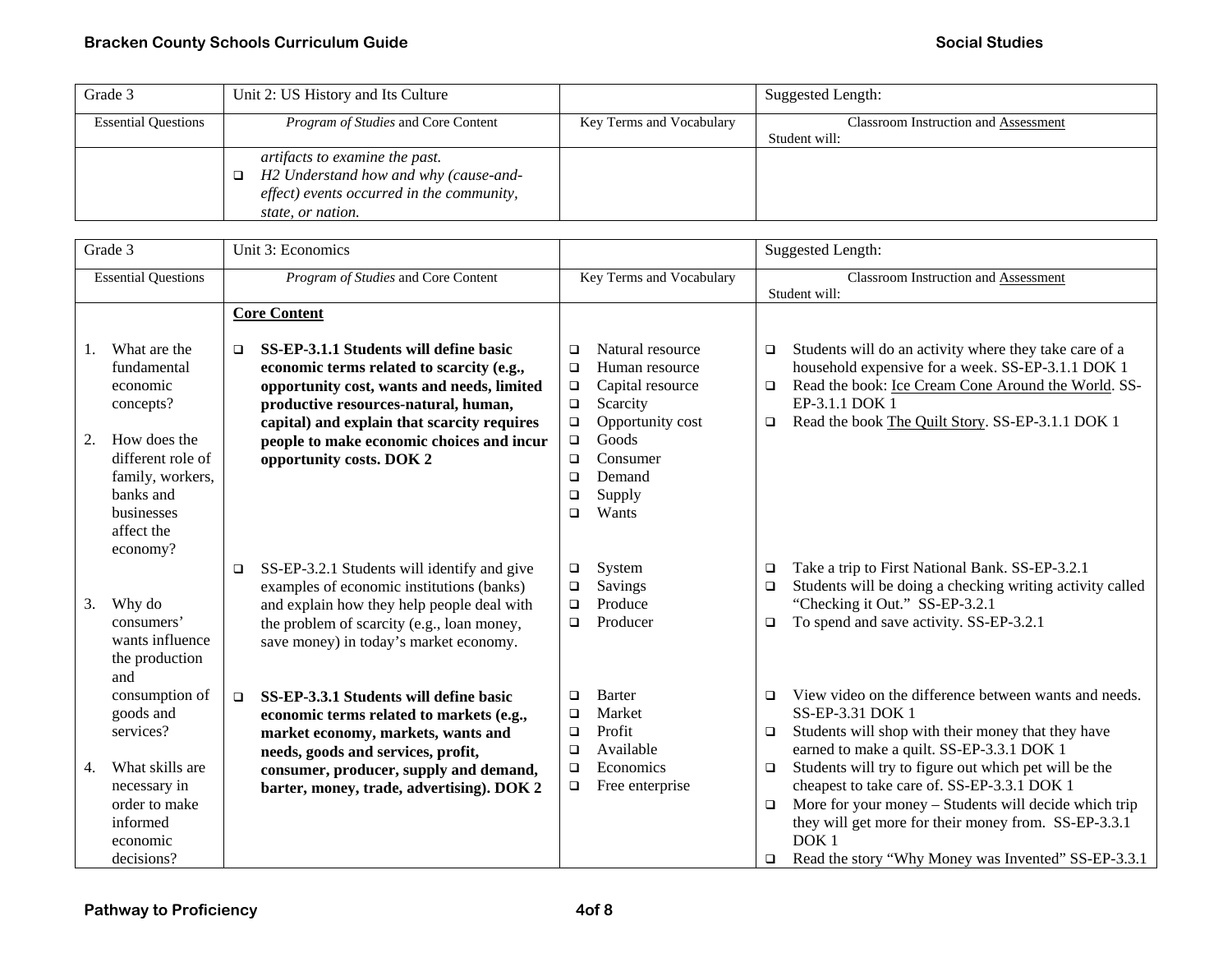| Grade 3                                                                                                | Unit 3: Economics                                                                                                                                                                                                                                                                                                                                                                                                                                                                                                                                                             |                                                                                  | Suggested Length:                                                                                                                                                                                                                                                                                                                                                                                                                                                                                                                                                                                                                                                                                                                                                                                                                                                                                                                                                                                                      |
|--------------------------------------------------------------------------------------------------------|-------------------------------------------------------------------------------------------------------------------------------------------------------------------------------------------------------------------------------------------------------------------------------------------------------------------------------------------------------------------------------------------------------------------------------------------------------------------------------------------------------------------------------------------------------------------------------|----------------------------------------------------------------------------------|------------------------------------------------------------------------------------------------------------------------------------------------------------------------------------------------------------------------------------------------------------------------------------------------------------------------------------------------------------------------------------------------------------------------------------------------------------------------------------------------------------------------------------------------------------------------------------------------------------------------------------------------------------------------------------------------------------------------------------------------------------------------------------------------------------------------------------------------------------------------------------------------------------------------------------------------------------------------------------------------------------------------|
| <b>Essential Questions</b>                                                                             | Program of Studies and Core Content                                                                                                                                                                                                                                                                                                                                                                                                                                                                                                                                           | Key Terms and Vocabulary                                                         | Classroom Instruction and Assessment<br>Student will:                                                                                                                                                                                                                                                                                                                                                                                                                                                                                                                                                                                                                                                                                                                                                                                                                                                                                                                                                                  |
| What is the<br>5.<br>relationship<br>between work,<br>wages,<br>purchasing<br>power and<br>lifestyles? |                                                                                                                                                                                                                                                                                                                                                                                                                                                                                                                                                                               |                                                                                  | DOK <sub>1</sub><br>Read "Oxcart Man" and do the activities that go with it.<br>$\Box$<br>There is a bartering activity to do with cards. SS-EP-<br>3.3.1 DOK 1<br>Students will classify pictures into either a good or a<br>$\Box$<br>service, then complete WS: Out on the Town. SS-EP-<br>3.3.1 DOK 1<br>Students will organize sentences structures and then<br>$\Box$<br>classify them as a good or service. SS-EP-3.3.1 DOK 1<br>WS: Now That's Service. SS-EP-3.3.1 DOK 1<br>$\Box$<br>When given a list of goods and services students will<br>$\Box$<br>rank these in order of importance to them. SS-EP-3.3.1<br>DOK <sub>1</sub><br>Consumer Search Activity using newspapers students<br>$\Box$<br>will choose a classified ad and answer a list of questions<br>concerning what good or service it is and how you will<br>use it as a consumer. SS-EP-3.3.1 DOK 1<br>Students will develop a product web. Students will<br>□<br>create an advertisement for a new store. SS-EP-3.3.1<br>DOK <sub>1</sub> |
|                                                                                                        | SS-EP-3.3.2 Students will explain different<br>$\Box$<br>ways that people acquire goods and services<br>(by trading/bartering goods and services for<br>other goods and services or by using money).<br>SS-EP-3.4.1 Students will define basic<br>$\Box$<br>economic terms related to production,<br>distribution and consumption (e.g., goods<br>and services, wants and needs, supply and<br>demand, specialization, entrepreneur) and<br>describe various ways goods and services<br>are distributed (e.g., by price, first-come-<br>first-served, sharing equally). DOK 2 | Consumption<br>$\Box$<br>Distribution<br>$\Box$<br>Production<br>□<br>Taxes<br>❏ | Students will compare between needs and wants by<br>$\Box$<br>completing a worksheet. SS-EP-3.4.1 DOK 1<br>Students will create do a booklet called "Calling all<br>$\Box$<br>consumers." SS-EP-3.4.1 DOK 1<br>Students will complete a checklist about what are needs<br>$\Box$<br>and wants. Then they will make a collage about their<br>needs and wants. SS-EP-3.4.1 DOK 1<br>Video: "Practical Money for Kids". SS-EP-3.4.2<br>$\Box$                                                                                                                                                                                                                                                                                                                                                                                                                                                                                                                                                                             |
|                                                                                                        | SS-EP-3.4.2 Students will describe how new<br>□                                                                                                                                                                                                                                                                                                                                                                                                                                                                                                                               | Revenue<br>$\Box$                                                                | Read the book: Money Adventure. SS-EP-3.4.2<br>$\Box$<br>Students will watch the video: "This is Our<br>$\Box$                                                                                                                                                                                                                                                                                                                                                                                                                                                                                                                                                                                                                                                                                                                                                                                                                                                                                                         |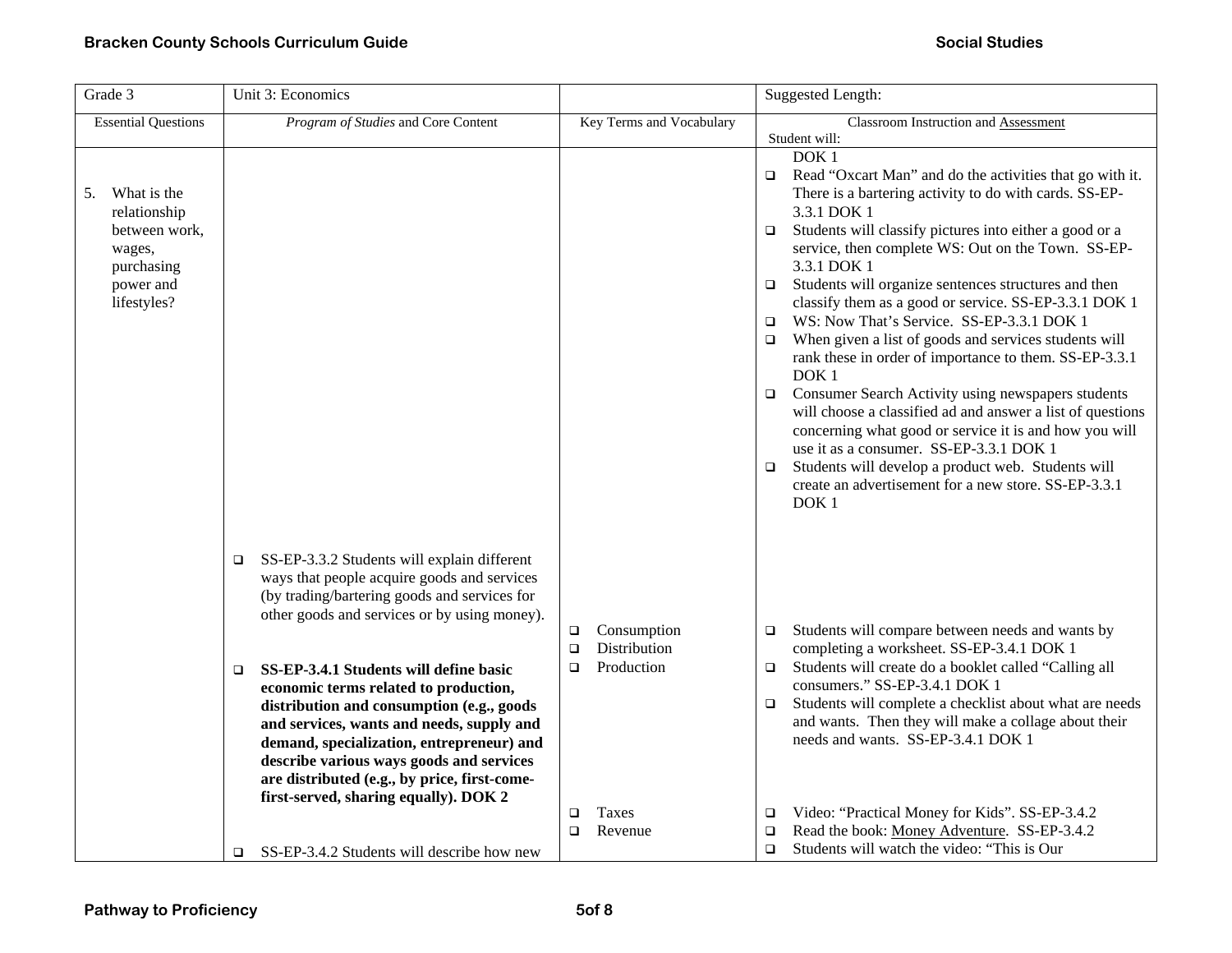## **Bracken County Schools Curriculum Guide**  Social Studies **Social Studies Social Studies Social Studies**

| Grade 3                    | Unit 3: Economics                                                                                                                                                                                                                                                                                                                                         |                           | <b>Suggested Length:</b>                                                                                                                                                                                                                                                                                                                                                                                                                                                                                                                                                                                                                                                                                                                                                                  |
|----------------------------|-----------------------------------------------------------------------------------------------------------------------------------------------------------------------------------------------------------------------------------------------------------------------------------------------------------------------------------------------------------|---------------------------|-------------------------------------------------------------------------------------------------------------------------------------------------------------------------------------------------------------------------------------------------------------------------------------------------------------------------------------------------------------------------------------------------------------------------------------------------------------------------------------------------------------------------------------------------------------------------------------------------------------------------------------------------------------------------------------------------------------------------------------------------------------------------------------------|
| <b>Essential Questions</b> | Program of Studies and Core Content                                                                                                                                                                                                                                                                                                                       | Key Terms and Vocabulary  | <b>Classroom Instruction and Assessment</b><br>Student will:                                                                                                                                                                                                                                                                                                                                                                                                                                                                                                                                                                                                                                                                                                                              |
|                            | knowledge, technology/tools, and<br>specialization increases productivity in our<br>community, state, nation and world.                                                                                                                                                                                                                                   |                           | Government", which explains government functions and<br>how taxes are used to support the government. SS-EP-<br>3.4.2<br>WS: Taxable will be given to students to develop a<br>$\Box$<br>working vocabulary of the type of taxes people must<br>pay. SS-EP-3.4.2<br>Students will identify through an organized list the<br>$\Box$<br>services that are provided by the government through<br>the use of these taxes. SS-EP-3.4.2<br>Students will randomly pick from six different job<br>$\Box$<br>situations and using the salary given determine their tax<br>amount due to the government. SS-EP-3.4.2<br>A graph will be given to the students with a typical<br>$\Box$<br>household budget and the students will determine what<br>percentage of income will be taxed. SS-EP-3.4.2 |
|                            | SS-EP-3.4.3 Students will define<br>$\Box$<br>interdependence and give examples of how<br>people in our communities, states, nation and<br>world depend on each other for goods and<br>services.<br><b>Program of Studies</b><br>PE6 Explore the world of work and recognize<br>□<br>relationships among work, wages, purchasing<br>power, and lifestyle. | Interdependence<br>$\Box$ |                                                                                                                                                                                                                                                                                                                                                                                                                                                                                                                                                                                                                                                                                                                                                                                           |

| Grade 3                    | Unit 4: Geography                               |                          | Suggested Length:                                              |
|----------------------------|-------------------------------------------------|--------------------------|----------------------------------------------------------------|
| <b>Essential Questions</b> | <i>Program of Studies</i> and Core Content      | Key Terms and Vocabulary | <b>Classroom Instruction and Assessment</b>                    |
|                            |                                                 |                          | Student will:                                                  |
|                            | <b>Core Content</b>                             |                          |                                                                |
| What are the               | SS-EP-4.1.1 Students will use geographic<br>□   | Geography                | Create a globe using continent pieces and a round object<br>o. |
| five themes of             | tools (e.g., maps, globes, mental maps, charts, | Latitude                 | (ball, pumpkin, etc.).                                         |
| Geography?                 | graphs) to locate and describe familiar places  | Longitude                | Play "Name the Continent" card match game.                     |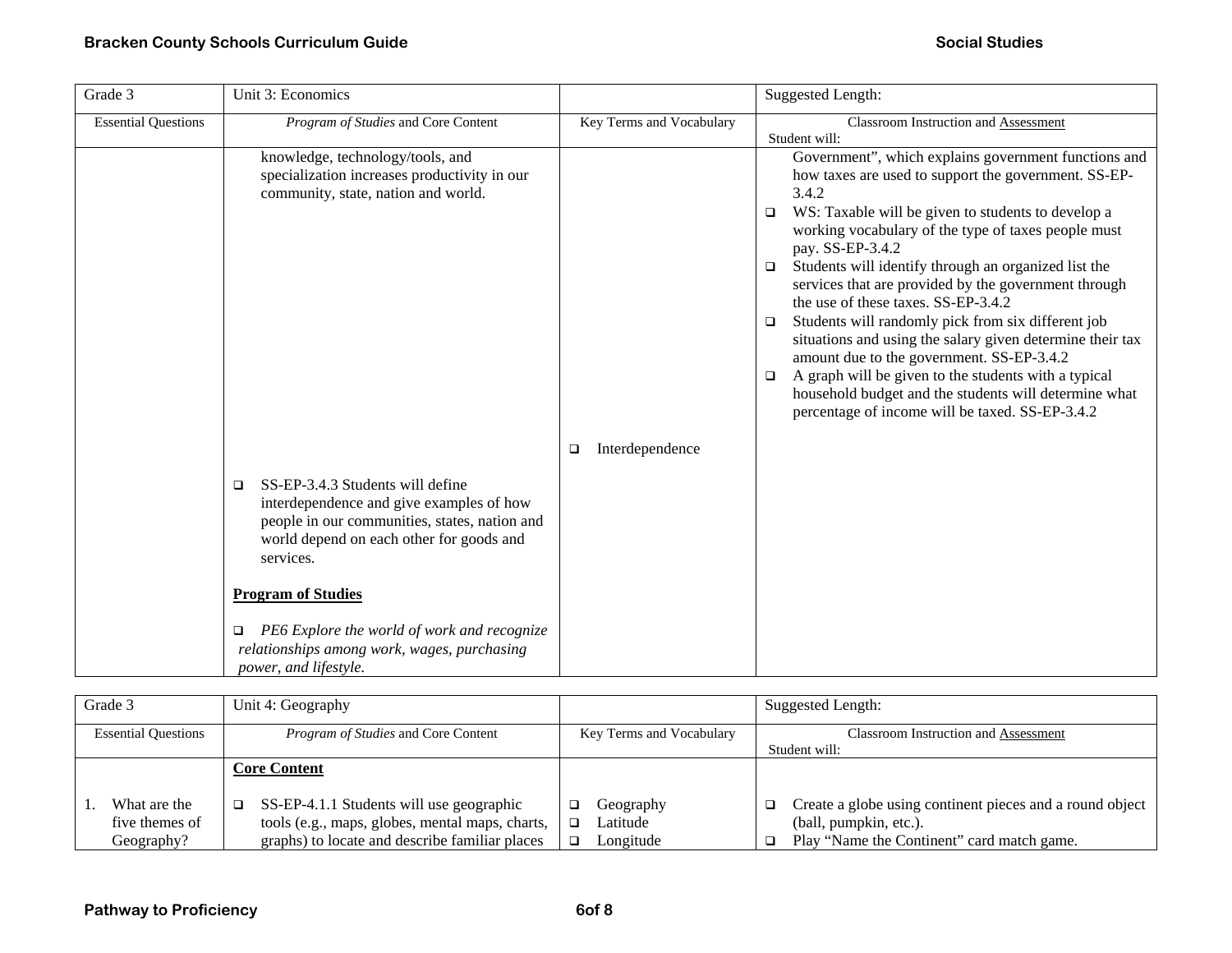| Grade 3                                                                                                                                                              | Unit 4: Geography                                                                                                                                                                                                                                                                                                                                                                                                                                                                                                                                                                                                                                                                                                                                                                                                                                                                                                                                                                                                                                                                                                                                                                                                      |                                                                                                                                                                                                                                                                                      | <b>Suggested Length:</b>                                                                                                                                                                                                                                                                                                                                                                                                                                                                                                                                                                                                                                                                                                         |
|----------------------------------------------------------------------------------------------------------------------------------------------------------------------|------------------------------------------------------------------------------------------------------------------------------------------------------------------------------------------------------------------------------------------------------------------------------------------------------------------------------------------------------------------------------------------------------------------------------------------------------------------------------------------------------------------------------------------------------------------------------------------------------------------------------------------------------------------------------------------------------------------------------------------------------------------------------------------------------------------------------------------------------------------------------------------------------------------------------------------------------------------------------------------------------------------------------------------------------------------------------------------------------------------------------------------------------------------------------------------------------------------------|--------------------------------------------------------------------------------------------------------------------------------------------------------------------------------------------------------------------------------------------------------------------------------------|----------------------------------------------------------------------------------------------------------------------------------------------------------------------------------------------------------------------------------------------------------------------------------------------------------------------------------------------------------------------------------------------------------------------------------------------------------------------------------------------------------------------------------------------------------------------------------------------------------------------------------------------------------------------------------------------------------------------------------|
| <b>Essential Questions</b>                                                                                                                                           | Program of Studies and Core Content                                                                                                                                                                                                                                                                                                                                                                                                                                                                                                                                                                                                                                                                                                                                                                                                                                                                                                                                                                                                                                                                                                                                                                                    | Key Terms and Vocabulary                                                                                                                                                                                                                                                             | Classroom Instruction and Assessment                                                                                                                                                                                                                                                                                                                                                                                                                                                                                                                                                                                                                                                                                             |
| What resources<br>2.<br>are used to<br>locate a specific<br>place?<br>How are<br>3.<br>various types of<br>maps important<br>and necessary<br>for use by<br>society? | at home, school and the community.<br>SS-EP-4.1.2 Students will use geographic<br>$\Box$<br>tools to identify major landforms (e.g.,<br>continents, mountain ranges), bodies of water<br>(e.g., oceans, major rivers) and natural<br>resources on Earth's surface and use relative<br>location.<br>SS-EP-4.1.3 Students will describe how<br>□<br>different factors (e.g. rivers, mountains)<br>influence where human activities are located<br>in the community.<br>SS-EP-4.2.1 Students will describe places on<br>❏<br>Earth's surface by their physical<br>characteristics (e.g., climate, landforms,<br>bodies of water).<br>SS-EP-4.3.1 Students will describe patterns of<br>□<br>human settlement in places and regions on the<br>Earth's surface.<br>SS-EP-4.3.2 Students will describe how<br>□<br>technology helps us move, settle and interact<br>in the modern world.<br>SS-EP-4.4.1 Students will describe ways<br>$\Box$<br>people adapt to/modify the physical<br>environment to meet their basic needs<br>(food, shelter, clothing). DOK 1<br>SS-EP-4.4.2 Students will describe how the<br>□<br>physical environment can both promote and<br>restrict human activities.<br><b>Program of Studies</b> | Physical Characteristics<br>$\Box$<br>Physical Maps<br>$\Box$<br><b>Political Maps</b><br>$\Box$<br><b>Relative Location</b><br>$\Box$<br>Thematic Maps<br>$\Box$<br>Fertile<br>$\Box$<br>Inaccessible<br>$\Box$<br>Population<br>$\Box$<br>Adapt<br>$\Box$<br>Perspective<br>$\Box$ | Student will:<br>Learn the poem "The Big Seven".<br>$\Box$<br>Complete the activity packet on Latitude and Longitude.<br>$\Box$<br>Complete booklet: "Where Oh Where".<br>$\Box$<br>Create communities in small groups.<br>$\Box$<br>Create volcanoes showing environmental influences.<br>$\Box$<br>Create a landform booklet in collaboration with the Art<br>$\Box$<br>Teacher.<br>Work in small groups to create a mural of geographic<br>$\Box$<br>regions.<br>Create a chart organizing natural resources that are used<br>$\Box$<br>as food, shelter, and clothing.<br>Review packer on the continents of the world.<br>$\Box$<br>Do activity with globe by throwing it to see if it lands on<br>$\Box$<br>water or land. |
|                                                                                                                                                                      | $\Box$ PG3 Use various representations of the Earth                                                                                                                                                                                                                                                                                                                                                                                                                                                                                                                                                                                                                                                                                                                                                                                                                                                                                                                                                                                                                                                                                                                                                                    |                                                                                                                                                                                                                                                                                      |                                                                                                                                                                                                                                                                                                                                                                                                                                                                                                                                                                                                                                                                                                                                  |